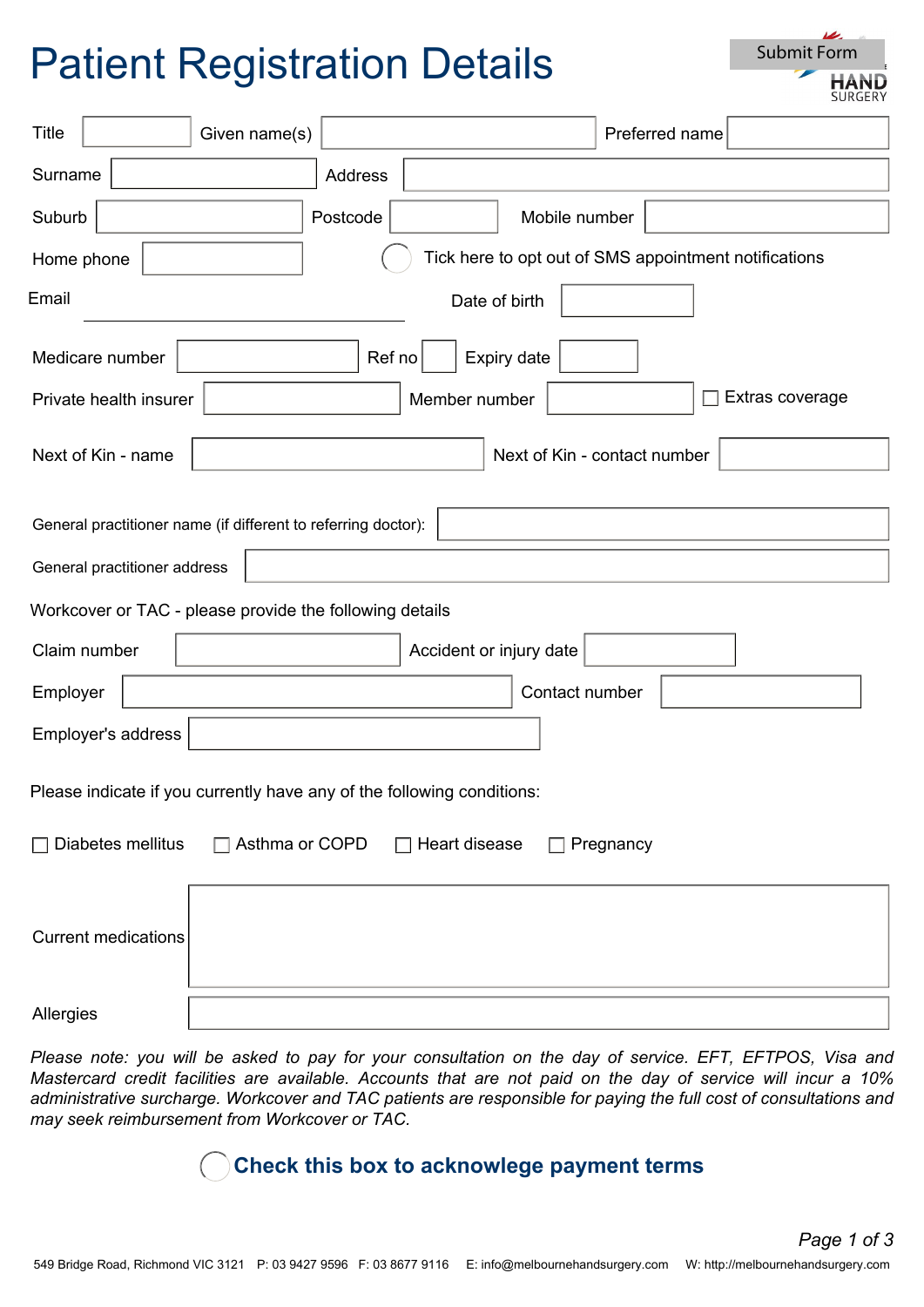## **Privacy Consent**



We require your consent to collect personal information about you. Please read this form carefully and check the box at the bottom of this page.

Our practice collects information from you for the primary purpose of providing quality health care. We require you to provide us with your personal details and a full medical history so that we may properly assess, diagnose, treat and be proactive in your health care needs. We will use your medical records:

1. In your medical treatment. This may include disclosure to individuals who are directly involved in your health care (and in any WorkCover or TAC claim) such as your General Practitioner, your other treating doctors and any third party that is appropriately involved with your case. If we refer you to another healthcare professional, such as an anaesthetist, hand therapist or radiology service we will disclose relevant information to them about your personal details and health.

2. To conduct practice audit and medical research. In this case all data is analysed without including your identifying personal details. Audit and research are important in maintaining high standards of medical practice. Audit of surgical practice is a requirement of the Royal Australasian College of Surgeons.

3. To meet a legal requirement – for instance, if we are issued with a subpoena or summons.

Our practice fully complies with the Privacy Act 1988 (Cth), the Privacy Amendment (Enhancing Privacy Protection) Act 2012 (Cth), the Health Records Act 2001 (Vic) and the My Heath Records Act (2012).

### **Patient declaration**

As a patient of Dr Jill Tomlinson or Mr Sina Babazadeh, I acknowledge that:

- I have read the information above and understand why my information must be collected. I am also aware that this practice has a privacy policy on handling patient information;

- I understand that I am not obliged to provide any information requested of me but that my failure to do so may compromise the quality of the health care and treatment provided to me;

- I am aware of my right to access the information collected about me, except in some circumstances where access might legitimately be withheld. I understand I will be given an explanation in such circumstances;

- If I have a My Health Record, it may be accessed during my treatment and information may be uploaded to My Health Record by registered healthcare practitioners at the practice;

- I understand that if my information is to be used for any other purpose other than set out above, my further consent will be obtained;

- I consent to the handling of my information by this practice for the purposes set out above, subject to any limitations on the access or disclosure that I notify this practice of;

- I may request access to my personal information, which may be granted in accordance with the practice's Access to Personal Information Policy. I will be provided with a written reason if access is denied;

- I may request an amendment to my personal information if it is incorrect. I will be provided with a written reason if a request for amendment is denied;

- My personal information will not be used for direct marketing or disclosed to overseas recipients;

- I have the right to lodge a complaint about the handling of my personal information if I am dissatisfied, which will be dealt with in accordance with the practice's complaint handling procedure.

#### **Check this box to provide acknowledgement**